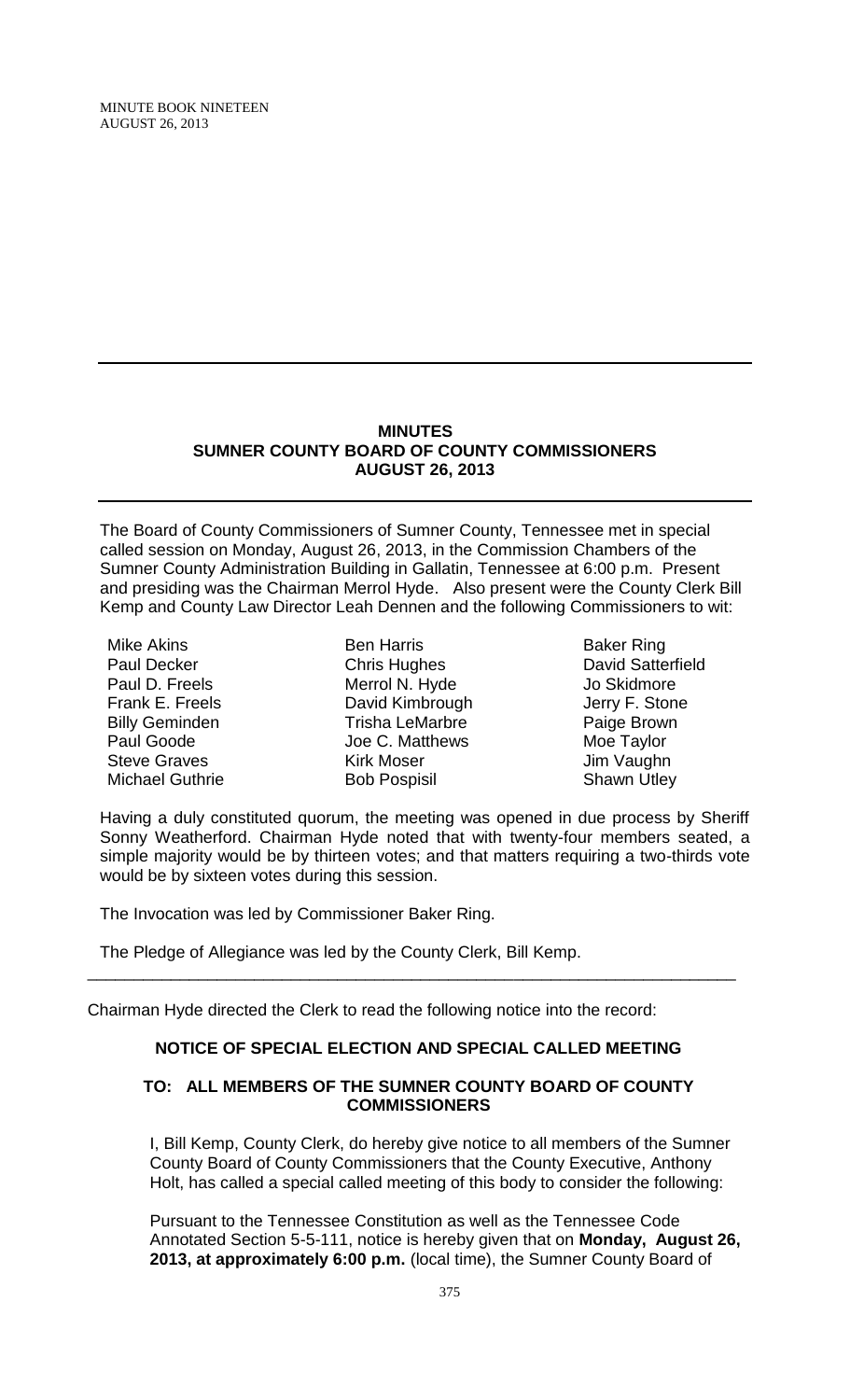County Commissioners shall assemble in the Commission chambers of the Sumner County Administration Building, 355 North Belvedere Drive, Gallatin, Sumner County, Tennessee, with respect to filling the vacancy in the Sumner County School Board for the Fifth District created by the resignation of Shannon Dunn.

The purpose of the special meeting is to consider, deliberate, and possibly vote on a person to serve as the interim School Board member for the Fifth District until the remaining term is filled as required by state statutory and constitutional requirements.

This special election will be held during a special called meeting of this Body on the aforesaid date.

Voters of Sumner County are invited to submit names for consideration of appointment to this office. Persons interested in the position are asked to submit a resume or qualifications to the Office of the County Clerk, Sumner County Administration Building, 355 North Belvedere Drive, Room 111, Gallatin, Tennessee, 37066 by Monday, August 26, 2013, 12:00 noon (local time) or attend the aforesaid 6:00 p.m. meeting and express interest to a member of the Sumner County Legislative Body.

The position must be filled according to all applicable state statutes, rules, and regulations.

Anyone having an interest, desiring to comment or ask questions concerning the above referenced issue is invited to attend this meeting.

THIS NOTICE EXECUTED AND DATED THIS 15th day of August 2013.

**\_\_\_\_\_\_\_\_\_\_\_\_\_\_\_\_\_\_\_\_\_\_\_\_\_\_\_\_\_\_\_\_\_\_** Bill Kemp, Sumner County Clerk

## **RECOGNITION OF THE PUBLIC**

 **\_\_\_\_\_\_\_\_\_\_\_\_\_\_\_\_\_\_\_\_\_\_\_\_\_\_\_\_\_\_\_\_\_\_\_\_\_\_\_\_\_\_\_\_\_\_\_\_\_\_\_\_\_\_\_\_\_\_\_\_\_\_\_**

 Chairman Hyde opened the floor to allow the public to speak concerning any matter on the agenda.

Those in favor of candidate Leslie Schell were as follows:

Wes Duenkel of 321 Buffalo Run in Goodlettsville Zach Young of 1805 Placid Grove Lane in Goodlettsville Sibyl Reagan of 144 Saranac Trail in Hendersonville Leslie Davis of 1105 Newmans Trail in Hendersonville Amy Lafayette of 1003 Flaxton Street in Hendersonville Steven Puckett of 228 Sanders Ferry Road Apt A-21 in Hendersonville Sarah Underhill of 131 Chipwood Drive in Hendersonville Aimee Vance of 363 Sunset Island Trail in Gallatin

Those in favor of candidate Janet Arnold were as follows:

Eric Stamper of 1010 Strathmore Way in Hendersonville

The two candidates, Leslie Schell of 1558 Brinkley Branch Road in Hendersonville and Janet Arnold of 208 Buffalo Run in Goodlettsville spoke before the Commission. Mrs. Schell presented a petition to be filed of those in support of her nomination.